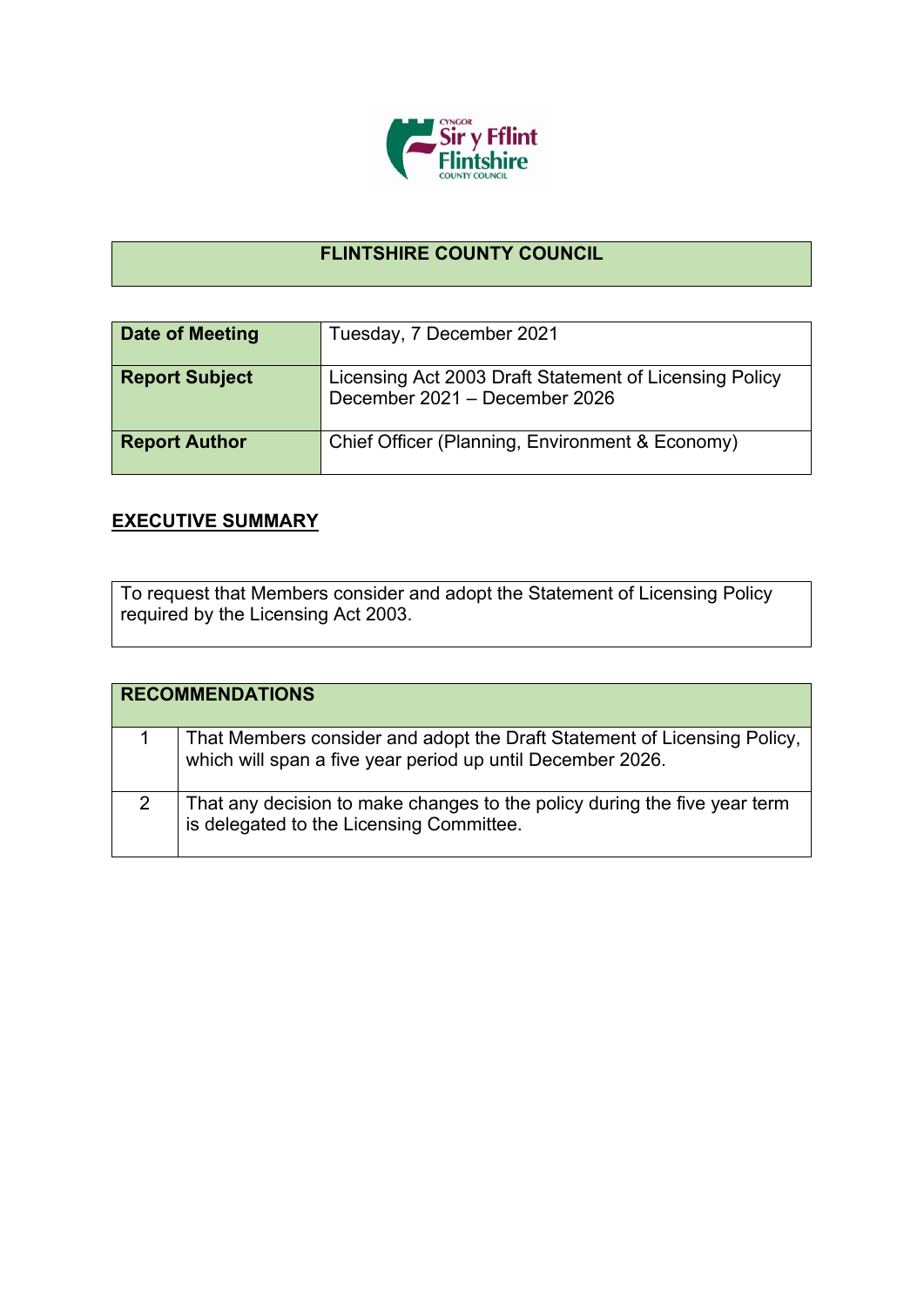| 1.00 |               | <b>EXPLAINING THE POLICY REVIEW</b> |                                                                                                                                                                                                                                                                                                                                                                                                                                                           |
|------|---------------|-------------------------------------|-----------------------------------------------------------------------------------------------------------------------------------------------------------------------------------------------------------------------------------------------------------------------------------------------------------------------------------------------------------------------------------------------------------------------------------------------------------|
| 1.01 | activities.   |                                     | Local Authorities are required, under the Licensing Act 2003, to review<br>their statement of Licensing Policy every 5 years. Although the<br>requirements of the current policy remain in place until the new version is<br>adopted, the delay in producing the document sooner has been due to the<br>global pandemic. Since March 2020 the Licensing Section have been an<br>integral part of the Council's frontline approach to COVID-19 enforcement |
| 1.02 | Authority.    |                                     | This is the fifth Statement of Licensing Policy to be issued, and outlines the<br>expectation of the Licensing Authority in relation to applicants, and details<br>what applicants and service users may expect from the Licensing                                                                                                                                                                                                                        |
| 1.03 |               |                                     | Officers have undertaken a review of the current policy, taking into account<br>any relevant changes in legislation, guidance and good practice.                                                                                                                                                                                                                                                                                                          |
| 1.04 |               | possible, across the region.        | The review was undertaken in partnership with other North Wales Local<br>Authorities, as part of an ongoing effort to achieve consistency, where                                                                                                                                                                                                                                                                                                          |
| 1.05 |               |                                     | The proposed Draft Statement of Licensing Policy for the period December<br>2021 – December 2026 is shown at Appendix A in both Welsh and<br>English. The final draft shows the changes made by Officers prior to<br>consultation in red, and the changes made following consultation in blue.                                                                                                                                                            |
| 1.06 |               |                                     | Summary of changes made to the policy prior to consultation:                                                                                                                                                                                                                                                                                                                                                                                              |
|      | Section       | Paragraph                           | Detail                                                                                                                                                                                                                                                                                                                                                                                                                                                    |
|      | 3.0           | Introduction                        | Changes to the introduction wording                                                                                                                                                                                                                                                                                                                                                                                                                       |
|      | 3.0           | 3.4                                 | New section relating to the control of drugs                                                                                                                                                                                                                                                                                                                                                                                                              |
|      | 3.0           | 3.8                                 | Note in relation to industry partnership<br>schemes                                                                                                                                                                                                                                                                                                                                                                                                       |
|      | 3.0           | 3.43                                | Note on engagement with Public Health                                                                                                                                                                                                                                                                                                                                                                                                                     |
|      | 16.0          | 16.1                                | Note on the Wellbeing of Future Generations<br>Act                                                                                                                                                                                                                                                                                                                                                                                                        |
|      | Appendix<br>D | Immigration<br>Act                  | Note the responsibilities under the immigration<br>Act                                                                                                                                                                                                                                                                                                                                                                                                    |
| 1.07 |               |                                     | The consultation process is detailed in section 3.0 below.                                                                                                                                                                                                                                                                                                                                                                                                |
| 1.08 | Appendix B.   |                                     | Two responses were received in respect of the consultation, from a<br>representative of Public Health Wales, and a representative for Premises<br>Licence Holders The details of the consultation responses and the<br>Licensing Authority's consideration of those responses is shown at                                                                                                                                                                 |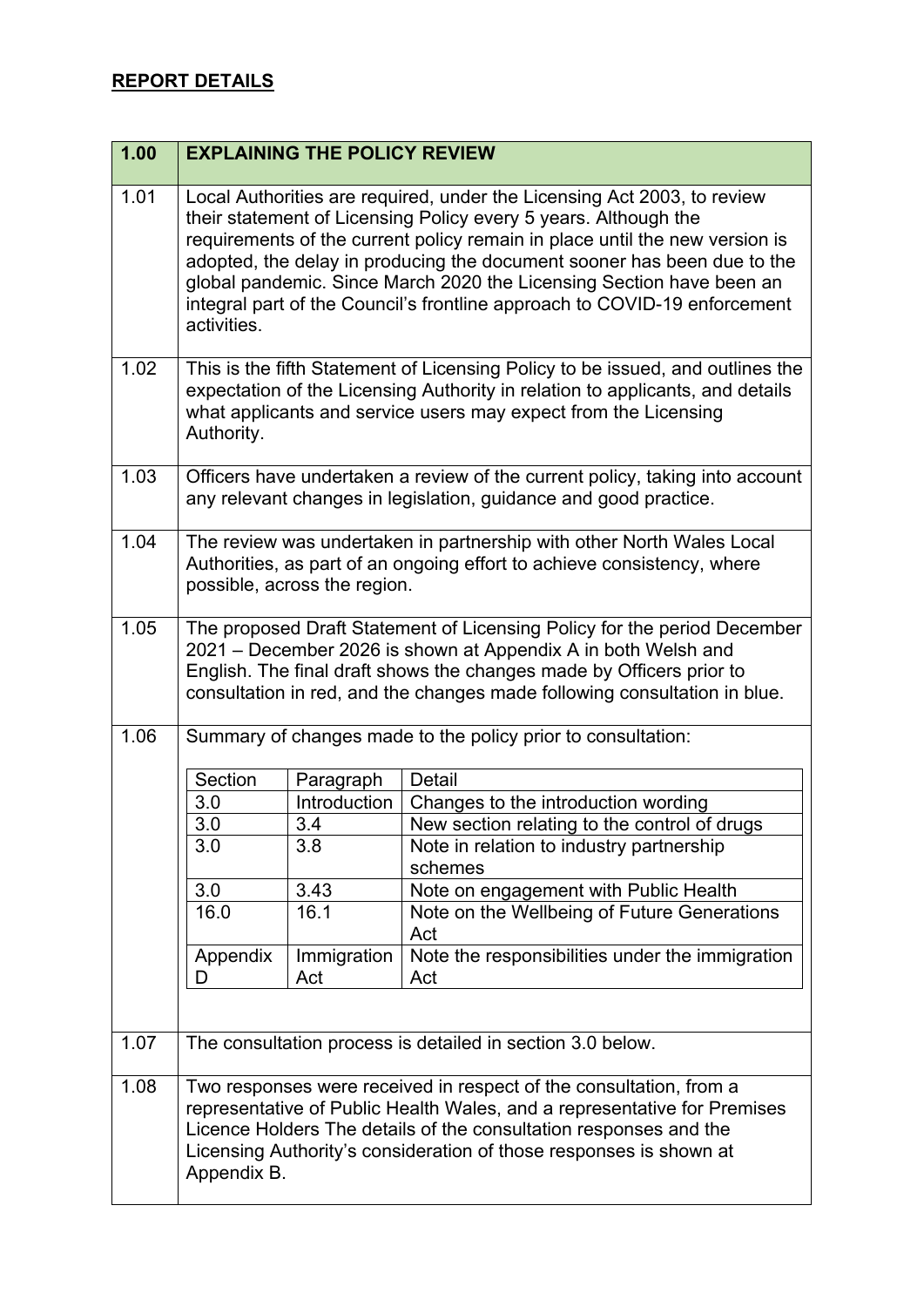| 1.09 | The Licensing Committee have undertaken a thorough review of the<br>changes to the Licensing Policy and the consultation responses, which<br>took place at a meeting of the Committee on 6th October 2021. Members<br>accepted all of the changes, and approved the Draft Statement of<br>Licensing Policy in preparation for final approval by Flintshire County<br>Council. |
|------|-------------------------------------------------------------------------------------------------------------------------------------------------------------------------------------------------------------------------------------------------------------------------------------------------------------------------------------------------------------------------------|
|------|-------------------------------------------------------------------------------------------------------------------------------------------------------------------------------------------------------------------------------------------------------------------------------------------------------------------------------------------------------------------------------|

| 2.00 | <b>RESOURCE IMPLICATIONS</b>                                                                                                                                                                               |
|------|------------------------------------------------------------------------------------------------------------------------------------------------------------------------------------------------------------|
| 2.01 | The policy will replace the existing policy, and as preparation of the<br>document and consultation have already been carried out, it is not thought<br>that there would be further resource implications. |

| 3.00 | <b>CONSULTATIONS REQUIRED / CARRIED OUT</b>                                                                                                                                                                                                                                                                                                                                                                                                                                                                                                                                             |
|------|-----------------------------------------------------------------------------------------------------------------------------------------------------------------------------------------------------------------------------------------------------------------------------------------------------------------------------------------------------------------------------------------------------------------------------------------------------------------------------------------------------------------------------------------------------------------------------------------|
| 3.01 | Before determining the policy, the Licensing Authority is required to consult<br>with the following:<br>• The Chief Officer of Police for the Licensing Authority's area;<br>The Fire and Rescue Authority for that area<br>$\bullet$<br>Such persons as the Licensing Authority considers to be<br>$\bullet$<br>representative of holders of:-<br>❖ Premises Licenses<br>❖ Club Premises Certificates;<br>❖ Personal Licenses<br>issued by that Authority;<br>• Such other persons as the Licensing Authority considers to be<br>representative of business and residents in the area. |
| 3.02 | The consultation opened on 18th August 2021 until 30th September 2021.                                                                                                                                                                                                                                                                                                                                                                                                                                                                                                                  |
| 3.03 | The Licensing Authority consulted with:<br>All responsible authorities (including Police and Fire Service)<br>$\bullet$<br>Representatives of holders of premises licenses, club premises<br>$\bullet$<br>certificates and personal licence holders<br>• All County Councillors<br><b>All Community Councils</b>                                                                                                                                                                                                                                                                        |
| 3.04 | Details of the consultation were published on Flintshire County Council's<br>website, and a notice was placed in reception at County Hall, Mold.                                                                                                                                                                                                                                                                                                                                                                                                                                        |

| 4.00 | <b>RISK MANAGEMENT</b>          |
|------|---------------------------------|
| 4.01 | None in respect of this report. |